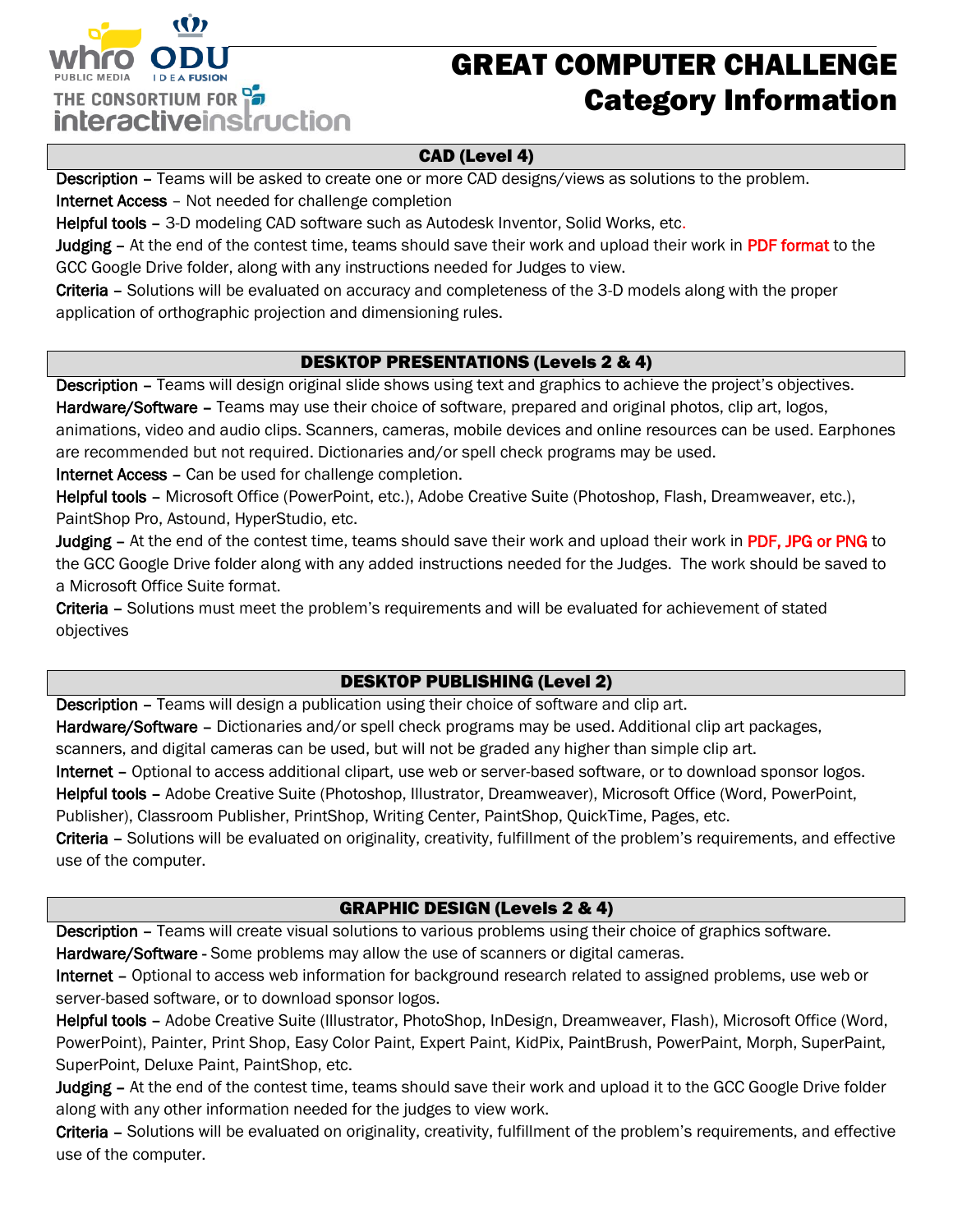#### INTEGRATED APPLICATIONS (Level 4)

Description - Teams will integrate word processing, database, and spreadsheet applications to create solutions to various problems.

Hardware/Software - ASCII delimited data files will be provided. Contestants should not type in data. Internet Access – Prohibited

Helpful tools – Microsoft Office (Excel, Access, Word, Publisher, etc.), Quatro Pro, Adobe Creative Suite, etc.

Judging - All information used in a database, spreadsheet, or word processor should be saved in separate files.

Criteria - Your team must use at least two separate applications (both may be a part of a single suite of

applications). Solutions will be evaluated on the team's ability to obtain the correct outcome, as well as the methods used to integrate data between applications.

### INTERNET SCAVENGER HUNT (Level 2)

Description - Teams will be given an online scavenger hunt to complete online using Internet Explorer, Firefox, or Chrome as the browser.

Hardware/Software – Any computer, Mac or Windows with Microsoft Word.

Internet Access – Allowed

Judging – URLs are required.

Criteria - Solutions will be evaluated on answers to Scavenger Hunt questions and methods used to obtain information. Team members will be judged on the quality of their responses.

### OBJECT-ORIENTED BUSINESS PROGRAMMING (Level 4)

Description – Teams will solve a selection of programming problems using their choice of Visual Programming or JAVA programming languages.

Hardware/Software – Editors are allowed.

Internet – Not needed for challenge completion

Helpful tools and skills – Visual Studio OBasic, True Basic, MS Basic, Ouick Basic, Visual Basic, C++, C#, JCreator for IDE, Java IDE, SunJAVA, HTML, BlueJ, Eclipse, DevCPP, JAVA, etc.

Judging – Judges will evaluate a copy of the program code on the screen as well as the program execution. Each programming language will be judged separately. At the end of the contest time, contestants must let a judge into their breakout Zoom room to view the program run. All programs must be saved to the results folder. Partial solutions will be judged.

Criteria – Solutions will be evaluated on operability, user-friendliness, clarity, organization, structure, utility, creativity, and fulfillment of the problem's requirements. Each problem has a different point value, and the winner is chosen based on the total number of points earned.

#### SCIENTIFIC/NON-BUSINESS PROGRAMMING (Level 4)

Description - Teams will solve a selection of programming problems using their choice of programming languages. Internet Access - Prohibited

Helpful tools and skills - Python, Dev-C++, Eclipse, C#, C++, Visual C#, etc.

Judging - Judges will evaluate a screen copy of the program code and the program execution. Each programming language will be judged separately.

Criteria - Solutions will be evaluated on operability, user-friendliness, clarity, organization, structure, utility, creativity, and fulfillment of the problem's requirements.